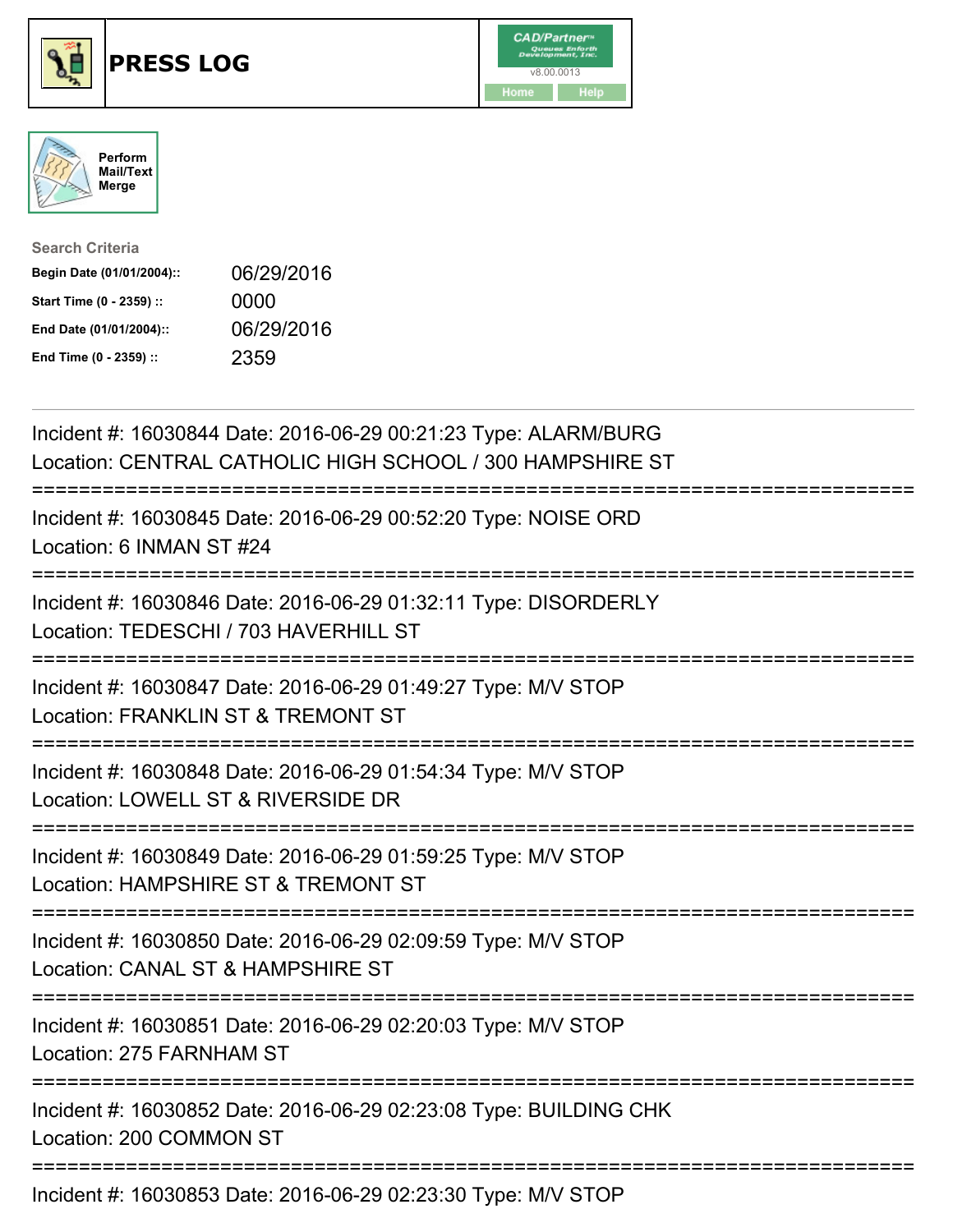| Location: ERVING AV & JACKSON ST                                                                                         |
|--------------------------------------------------------------------------------------------------------------------------|
| Incident #: 16030854 Date: 2016-06-29 02:26:39 Type: M/V STOP<br>Location: E HAVERHILL ST & HAVERHILL ST                 |
| Incident #: 16030855 Date: 2016-06-29 02:28:05 Type: BUILDING CHK<br>Location: 610 ANDOVER ST                            |
| Incident #: 16030856 Date: 2016-06-29 02:28:54 Type: BUILDING CHK<br>Location: 311 LOWELL ST                             |
| Incident #: 16030857 Date: 2016-06-29 02:32:15 Type: M/V STOP<br>Location: 21 GALE ST                                    |
| Incident #: 16030858 Date: 2016-06-29 02:47:05 Type: BUILDING CHK<br>Location: 703 HAVERHILL ST                          |
| Incident #: 16030859 Date: 2016-06-29 02:56:44 Type: DISTURBANCE<br>Location: 360 BROADWAY                               |
| Incident #: 16030860 Date: 2016-06-29 02:57:47 Type: PROWLER<br>Location: 25 JORDAN ST                                   |
| Incident #: 16030861 Date: 2016-06-29 03:01:51 Type: BUILDING CHK<br>Location: SANTANA MULTISERVIC / 103 JACKSON ST      |
| Incident #: 16030862 Date: 2016-06-29 03:02:46 Type: ALARMS<br>Location: 1 PARKER ST                                     |
| Incident #: 16030863 Date: 2016-06-29 03:12:12 Type: BUILDING CHK<br>Location: LAWRENCE BOYS + GIRLS CLUB / 136 WATER ST |
| Incident #: 16030864 Date: 2016-06-29 03:15:26 Type: M/V STOP<br>Location: HOLT ST & WATER ST                            |
| Incident #: 16030865 Date: 2016-06-29 03:24:29 Type: DISORDERLY<br>Location: WENDYS / 55 HAMPSHIRE ST                    |
| Incident #: 16030866 Date: 2016-06-29 03:25:11 Type: AUTO ACC/PI<br>Location: 477 ANDOVER ST                             |
| Incident #: 16030867 Date: 2016-06-29 03:42:29 Type: BUILDING CHK                                                        |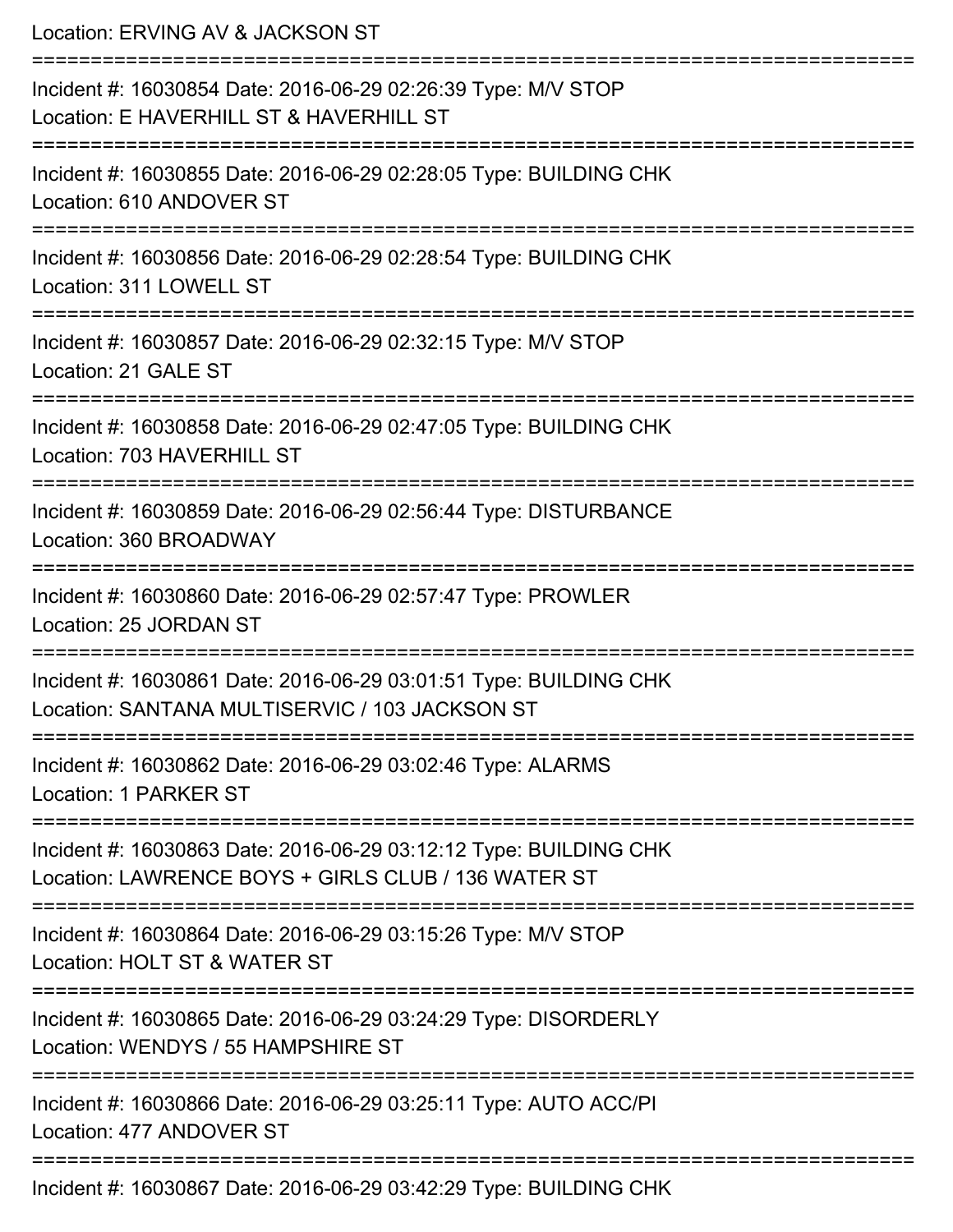| Incident #: 16030868 Date: 2016-06-29 03:43:21 Type: BUILDING CHK<br>Location: CVS PHARMACY / 266 BROADWAY                 |
|----------------------------------------------------------------------------------------------------------------------------|
| Incident #: 16030869 Date: 2016-06-29 04:38:19 Type: BUILDING CHK<br>Location: 50 WINTHROP AV                              |
| Incident #: 16030870 Date: 2016-06-29 05:01:01 Type: ALARMS<br>Location: HELENS CLEANERS / 313 BROADWAY                    |
| Incident #: 16030871 Date: 2016-06-29 05:12:55 Type: BUILDING CHK<br>Location: 443 RIVERSIDE DR                            |
| Incident #: 16030872 Date: 2016-06-29 05:34:06 Type: BUILDING CHK<br>Location: REGISTRY OF MOTOR VEHICLES / 73 WINTHROP AV |
| Incident #: 16030873 Date: 2016-06-29 05:41:35 Type: BUILDING CHK<br>Location: 133 LAWRENCE ST                             |
| Incident #: 16030874 Date: 2016-06-29 05:47:41 Type: MAL DAMAGE<br>Location: 35 BRUCE ST                                   |
| Incident #: 16030876 Date: 2016-06-29 06:17:26 Type: M/V STOP<br>Location: 240 BRUCE                                       |
| Incident #: 16030875 Date: 2016-06-29 06:18:20 Type: MV/BLOCKING<br>Location: 39 INMAN ST                                  |
| Incident #: 16030877 Date: 2016-06-29 06:32:48 Type: BUILDING CHK<br>Location: VALLEY FORUM / 654 S UNION ST               |
| Incident #: 16030878 Date: 2016-06-29 06:37:52 Type: PARK & WALK<br>Location: 0 BROADWAY                                   |
| ====================<br>Incident #: 16030879 Date: 2016-06-29 06:40:48 Type: M/V STOP<br>Location: ANDOVER ST & S BROADWAY |
| Incident #: 16030880 Date: 2016-06-29 06:52:59 Type: M/V STOP<br>Location: MARKET ST & PROSPECT WY                         |
| Incident #: 16030881 Date: 2016-06-29 07:03:14 Type: LARCENY/PAST                                                          |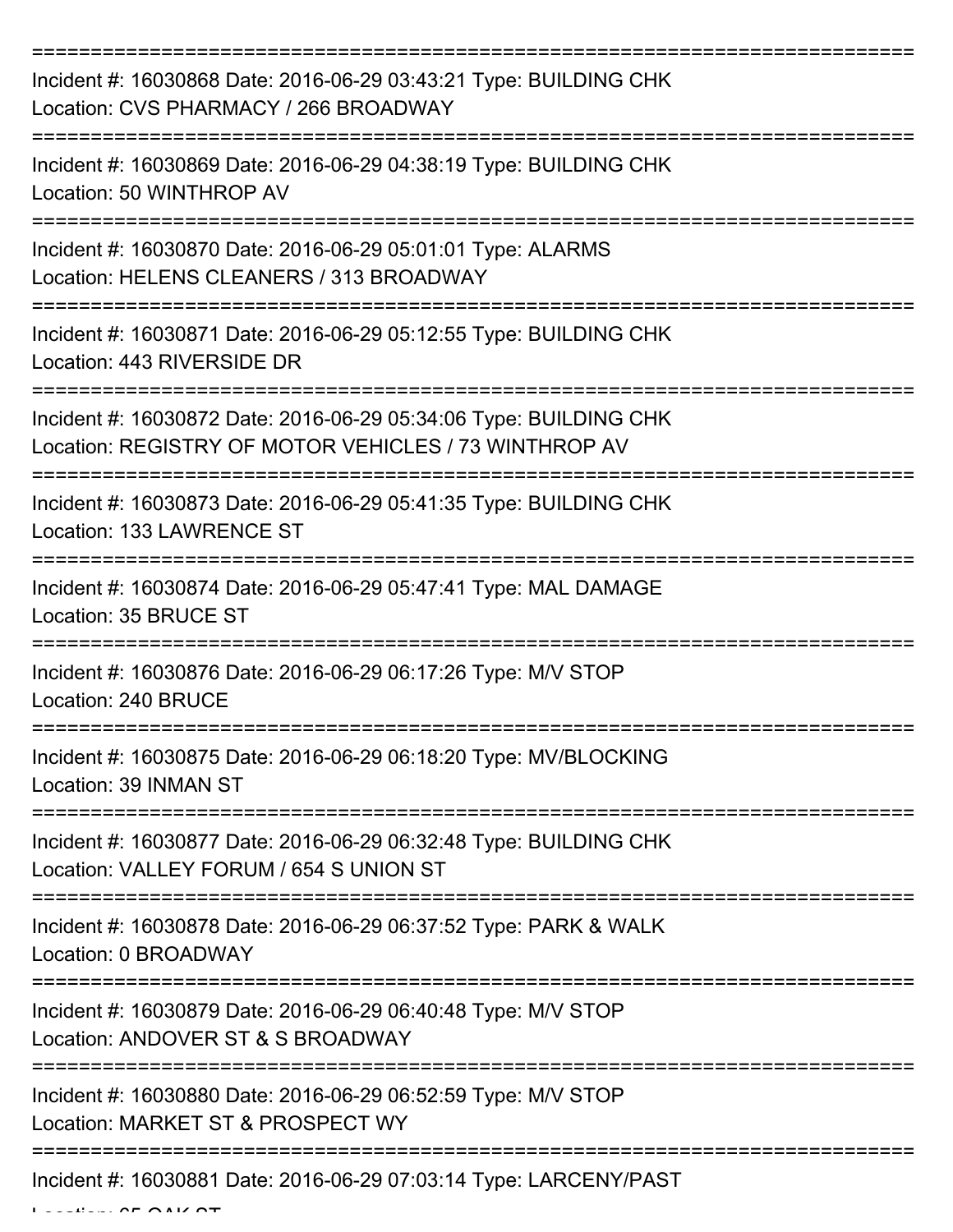| Incident #: 16030882 Date: 2016-06-29 07:03:32 Type: B&E/PROG<br>Location: WHITE HOUSE / 140 CYPRESS AV                            |
|------------------------------------------------------------------------------------------------------------------------------------|
| Incident #: 16030883 Date: 2016-06-29 07:05:07 Type: SHOPLIFTING<br>Location: 700 ESSEX ST                                         |
| Incident #: 16030884 Date: 2016-06-29 07:37:08 Type: CLOSE STREET<br>Location: LAWRENCE ST & SARATOGA ST                           |
| Incident #: 16030885 Date: 2016-06-29 07:39:28 Type: CLOSE STREET<br>Location: BEACON ST & TAFT ST                                 |
| Incident #: 16030886 Date: 2016-06-29 07:42:24 Type: STOL/MV/PAS<br>Location: 139 E HAVERHILL ST                                   |
| Incident #: 16030887 Date: 2016-06-29 07:43:07 Type: M/V STOP<br>Location: 2 APPLETON ST                                           |
| Incident #: 16030888 Date: 2016-06-29 07:45:55 Type: M/V STOP<br>Location: S BROADWAY & SALEM ST                                   |
| Incident #: 16030889 Date: 2016-06-29 07:59:29 Type: M/V STOP<br><b>Location: 17 NEWBURY ST</b>                                    |
| Incident #: 16030890 Date: 2016-06-29 08:07:01 Type: AUTO ACC/PI<br>Location: BROADWAY & CROSS ST                                  |
| Incident #: 16030891 Date: 2016-06-29 08:10:31 Type: M/V STOP<br>Location: AMESBURY ST & COMMON ST                                 |
| Incident #: 16030892 Date: 2016-06-29 08:36:56 Type: SUS PERS/MV<br>Location: 64 MANCHESTER ST                                     |
| :====================================<br>Incident #: 16030893 Date: 2016-06-29 08:38:20 Type: B&E/MV/PAST<br>Location: 37 INMAN ST |
| Incident #: 16030894 Date: 2016-06-29 08:49:41 Type: SUS PERS/MV<br><b>Location: CURRANT HILL RD</b>                               |
| Incident #: 16030895 Date: 2016-06-29 09:12:43 Type: KEEP PEACE                                                                    |

Location: 15 UNION ST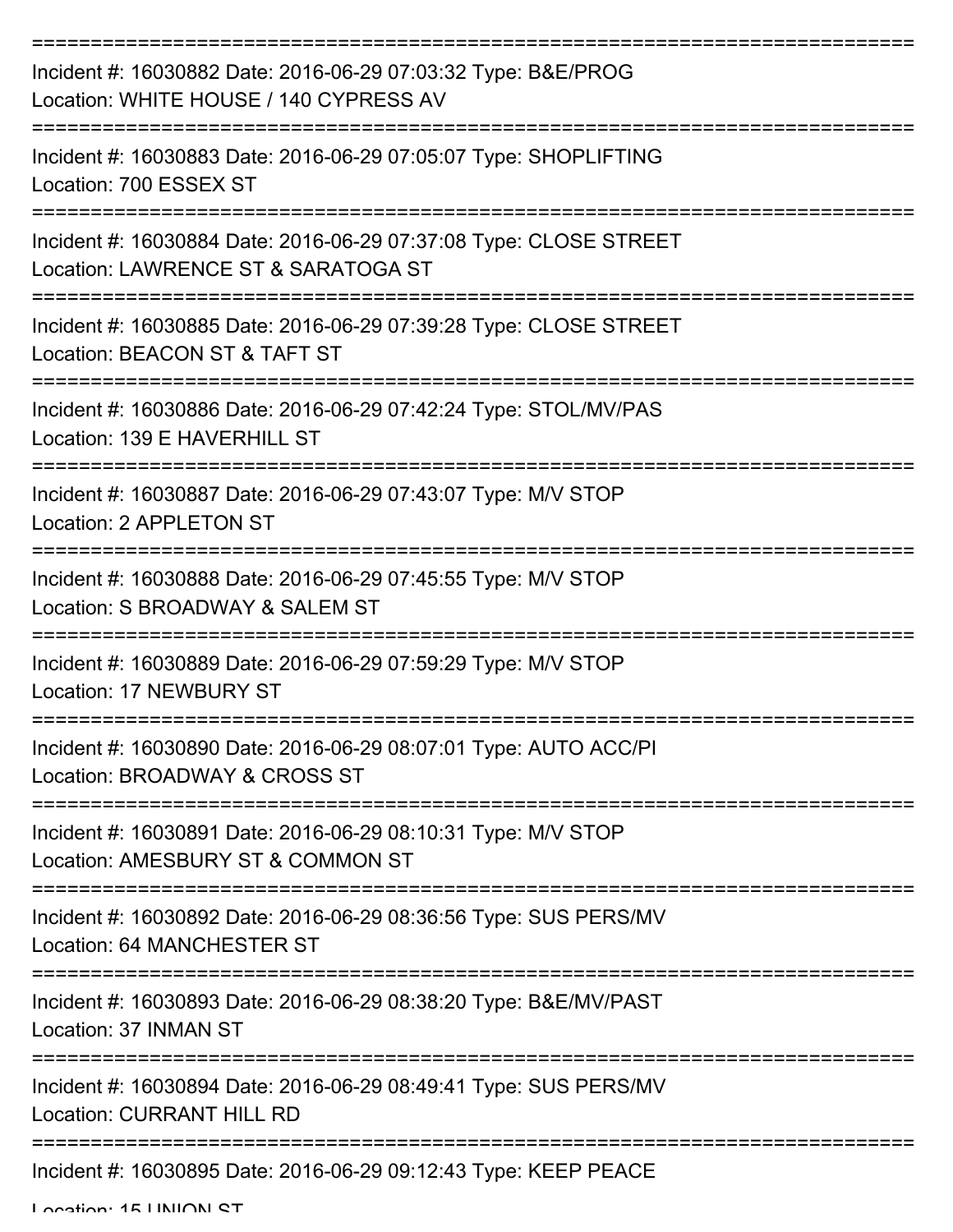| Incident #: 16030896 Date: 2016-06-29 09:17:48 Type: AMBULANCE ASSSI<br>Location: 40 LAWRENCE ST #418                |
|----------------------------------------------------------------------------------------------------------------------|
| Incident #: 16030897 Date: 2016-06-29 09:29:34 Type: 209A/SERVE<br>Location: 291 HOWARD ST                           |
| Incident #: 16030898 Date: 2016-06-29 09:31:55 Type: NOTIFICATION<br>Location: 279 PARK ST FL 3                      |
| Incident #: 16030899 Date: 2016-06-29 09:36:04 Type: DRUG VIO<br>Location: ACTON ST & WASHINGTON ST                  |
| Incident #: 16030900 Date: 2016-06-29 09:37:51 Type: AUTO ACC/NO PI<br>Location: AMESBURY ST & ESSEX ST              |
| Incident #: 16030901 Date: 2016-06-29 09:44:37 Type: 209A/SERVE<br>Location: 9 HOWE CT                               |
| Incident #: 16030902 Date: 2016-06-29 09:51:46 Type: M/V STOP<br>Location: CANAL ST & HAMPSHIRE ST                   |
| Incident #: 16030903 Date: 2016-06-29 09:54:56 Type: SPECIAL CHECK<br>Location: GEISLER STATE POOL / 50 HIGH ST      |
| Incident #: 16030904 Date: 2016-06-29 09:57:05 Type: 209A/SERVE<br><b>Location: 9 SUMMER ST</b>                      |
| Incident #: 16030905 Date: 2016-06-29 10:04:01 Type: SPECIAL CHECK<br>Location: HIGGINS STATE POOL / 180 CRAWFORD ST |
| Incident #: 16030906 Date: 2016-06-29 10:13:34 Type: M/V STOP<br>Location: S UNION ST & WINTHROP AV                  |
| Incident #: 16030907 Date: 2016-06-29 10:14:01 Type: SUS PERS/MV<br>Location: EVERETT ST & ROWE ST                   |
| Incident #: 16030908 Date: 2016-06-29 10:18:28 Type: ANIMAL COMPL<br>Location: 59 GROTON ST                          |
| Incident #: 16030909 Date: 2016-06-29 10:25:29 Type: M/V STOP<br>Location: MERRIMACK & PARKER                        |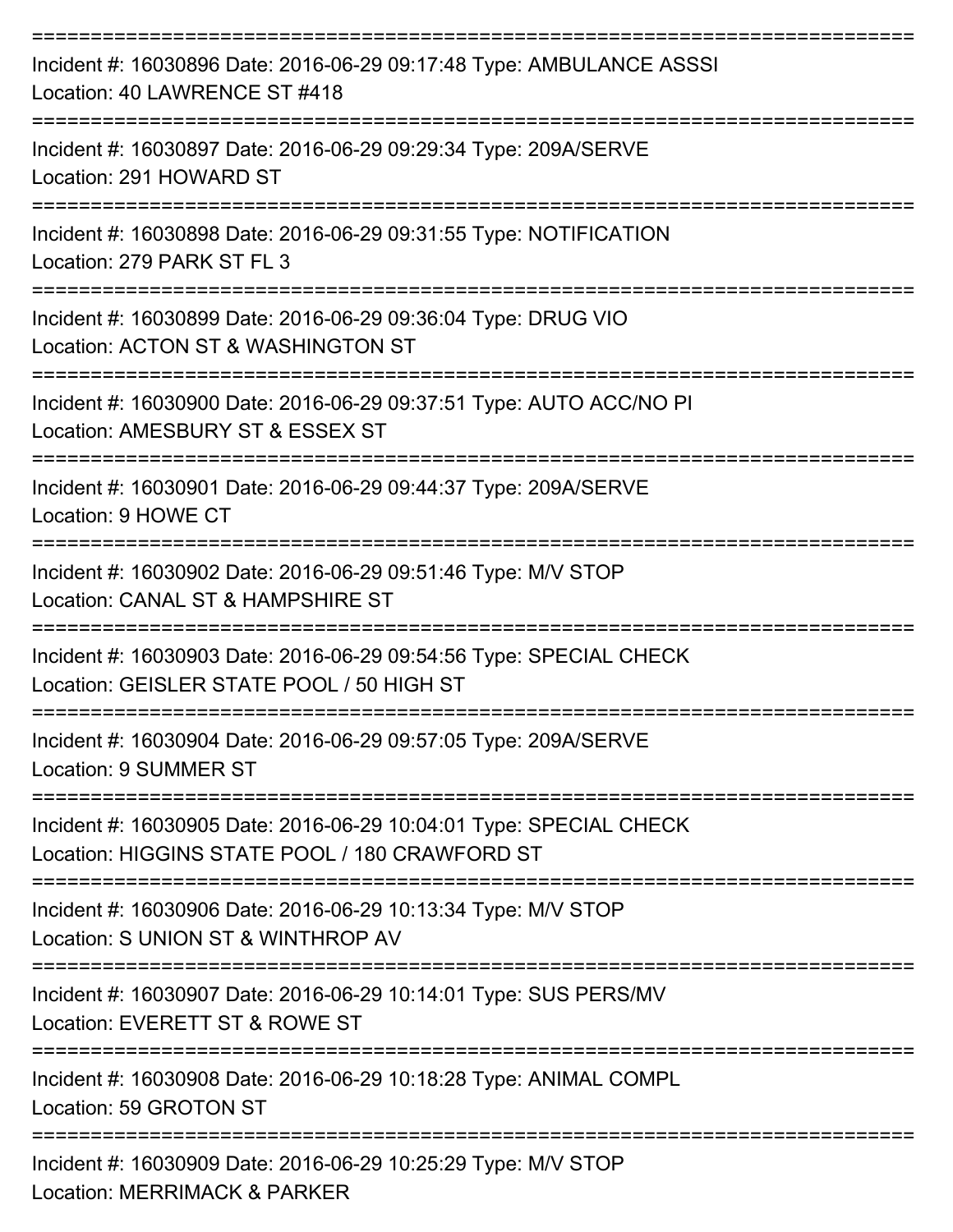| Incident #: 16030910 Date: 2016-06-29 10:35:15 Type: M/V STOP<br>Location: PHILLIPS ST & SALEM ST                           |
|-----------------------------------------------------------------------------------------------------------------------------|
| Incident #: 16030911 Date: 2016-06-29 11:00:26 Type: M/V STOP<br>Location: BRADFORD ST & BROADWAY                           |
| Incident #: 16030912 Date: 2016-06-29 11:03:42 Type: M/V STOP<br>Location: FARNHAM ST & S UNION ST<br>===================== |
| Incident #: 16030913 Date: 2016-06-29 11:06:06 Type: M/V STOP<br>Location: HAVERHILL ST & WEST ST                           |
| Incident #: 16030914 Date: 2016-06-29 11:07:53 Type: WARRANT SERVE<br>Location: EXCHANGE ST & PARK ST                       |
| Incident #: 16030915 Date: 2016-06-29 11:10:25 Type: SUS PERS/MV<br>Location: 41 S UNION ST                                 |
| Incident #: 16030916 Date: 2016-06-29 11:18:54 Type: SPECIAL CHECK<br>Location: HIGGINS STATE POOL / 180 CRAWFORD ST        |
| Incident #: 16030917 Date: 2016-06-29 11:20:11 Type: DRUG VIO<br>Location: BROADWAY & CEDAR ST                              |
| Incident #: 16030918 Date: 2016-06-29 11:25:15 Type: 209A/SERVE<br>Location: 73 BROOKFIELD ST                               |
| Incident #: 16030919 Date: 2016-06-29 11:25:40 Type: M/V STOP<br>Location: BROADWAY & LAKE ST                               |
| Incident #: 16030920 Date: 2016-06-29 11:26:13 Type: WARRANT SERVE<br>Location: 90 LOWELL ST                                |
| Incident #: 16030921 Date: 2016-06-29 11:26:59 Type: SUS PERS/MV<br>Location: MEAT MARKET / LOWELL & BROADWAY               |
| Incident #: 16030922 Date: 2016-06-29 11:30:23 Type: ABAND MV<br>Location: 114 BEACON AV                                    |
| Incident #: 16030924 Date: 2016-06-29 11:31:40 Type: RECOV/STOL/MV<br>Location: 114 WALNUT ST                               |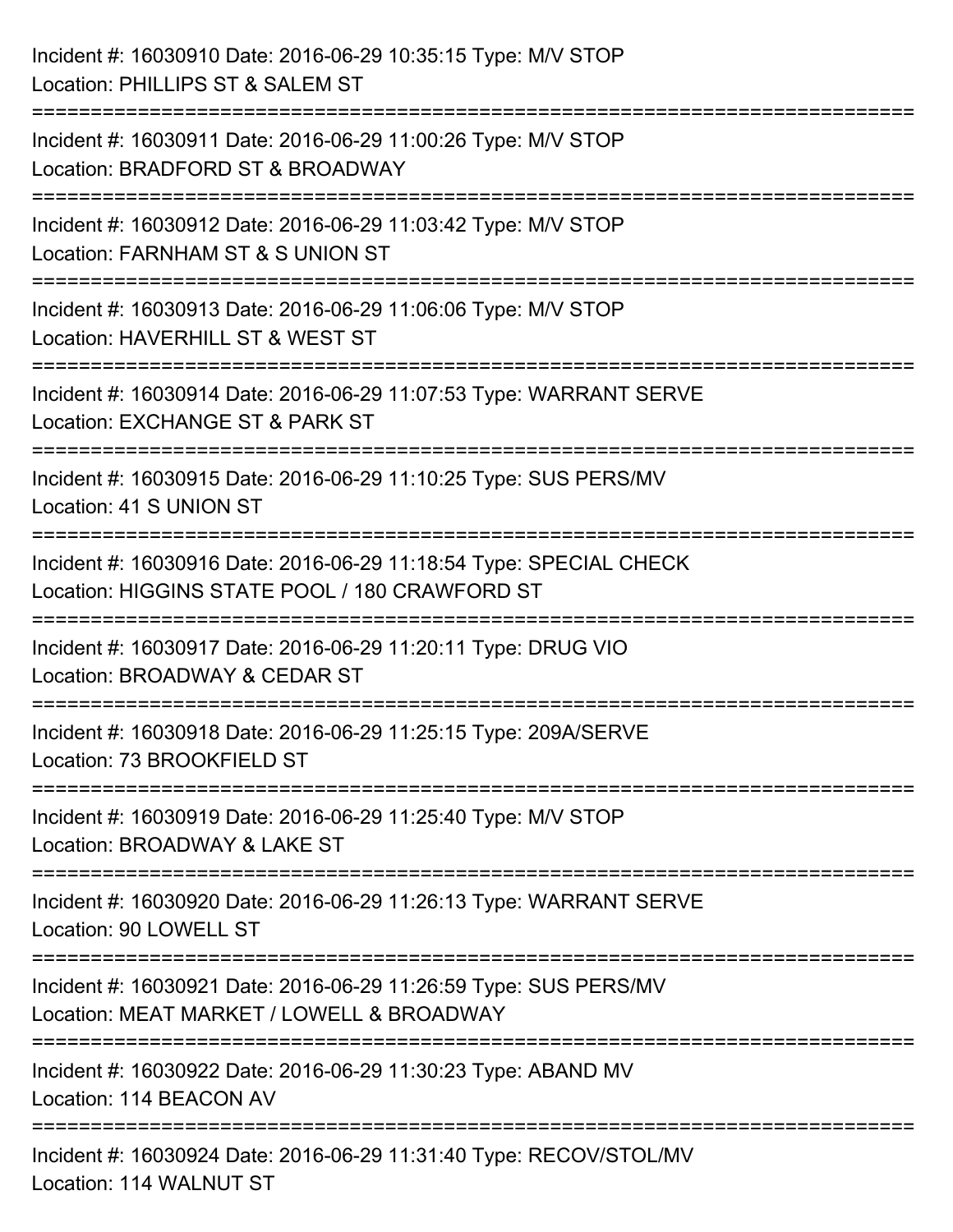| Incident #: 16030923 Date: 2016-06-29 11:35:23 Type: 209A/SERVE<br>Location: 64 WEARE ST                                |
|-------------------------------------------------------------------------------------------------------------------------|
| Incident #: 16030925 Date: 2016-06-29 11:39:19 Type: DRUG VIO<br>Location: 499 ANDOVER ST                               |
| Incident #: 16030927 Date: 2016-06-29 11:50:47 Type: LARCENY/PAST<br>Location: 275 MERRIMACK ST                         |
| Incident #: 16030926 Date: 2016-06-29 11:51:38 Type: M/V STOP<br>Location: S UNION ST & SALEM ST                        |
| Incident #: 16030928 Date: 2016-06-29 11:55:57 Type: 209A/SERVE<br>Location: 12 BEDFORD ST                              |
| Incident #: 16030929 Date: 2016-06-29 12:09:05 Type: 209A/SERVE<br>Location: 382 ELM ST                                 |
| Incident #: 16030930 Date: 2016-06-29 12:10:09 Type: AUTO ACC/NO PI<br>Location: 33 S BROADWAY<br>===================== |
| Incident #: 16030931 Date: 2016-06-29 12:16:41 Type: DRUG VIO<br>Location: WEATHERBEE SCHOOL / 75 NEWTON ST             |
| Incident #: 16030932 Date: 2016-06-29 12:18:05 Type: DRUG VIO<br>Location: TREMONT ST & WEST ST                         |
| Incident #: 16030933 Date: 2016-06-29 12:19:24 Type: DRUG VIO<br>Location: 500 MERRIMACK ST                             |
| Incident #: 16030934 Date: 2016-06-29 12:21:16 Type: MEDIC SUPPORT<br>Location: EVERETT ST & ROWE ST                    |
| Incident #: 16030935 Date: 2016-06-29 12:23:28 Type: DRUG VIO<br>Location: AMES ST & HAVERHILL ST                       |
| Incident #: 16030936 Date: 2016-06-29 12:39:16 Type: M/V STOP<br>Location: 197 WATER ST                                 |
| Incident #: 16030937 Date: 2016-06-29 12:46:20 Type: SUS PERS/MV<br>Location: NEWTON ST & SALEM ST                      |

===========================================================================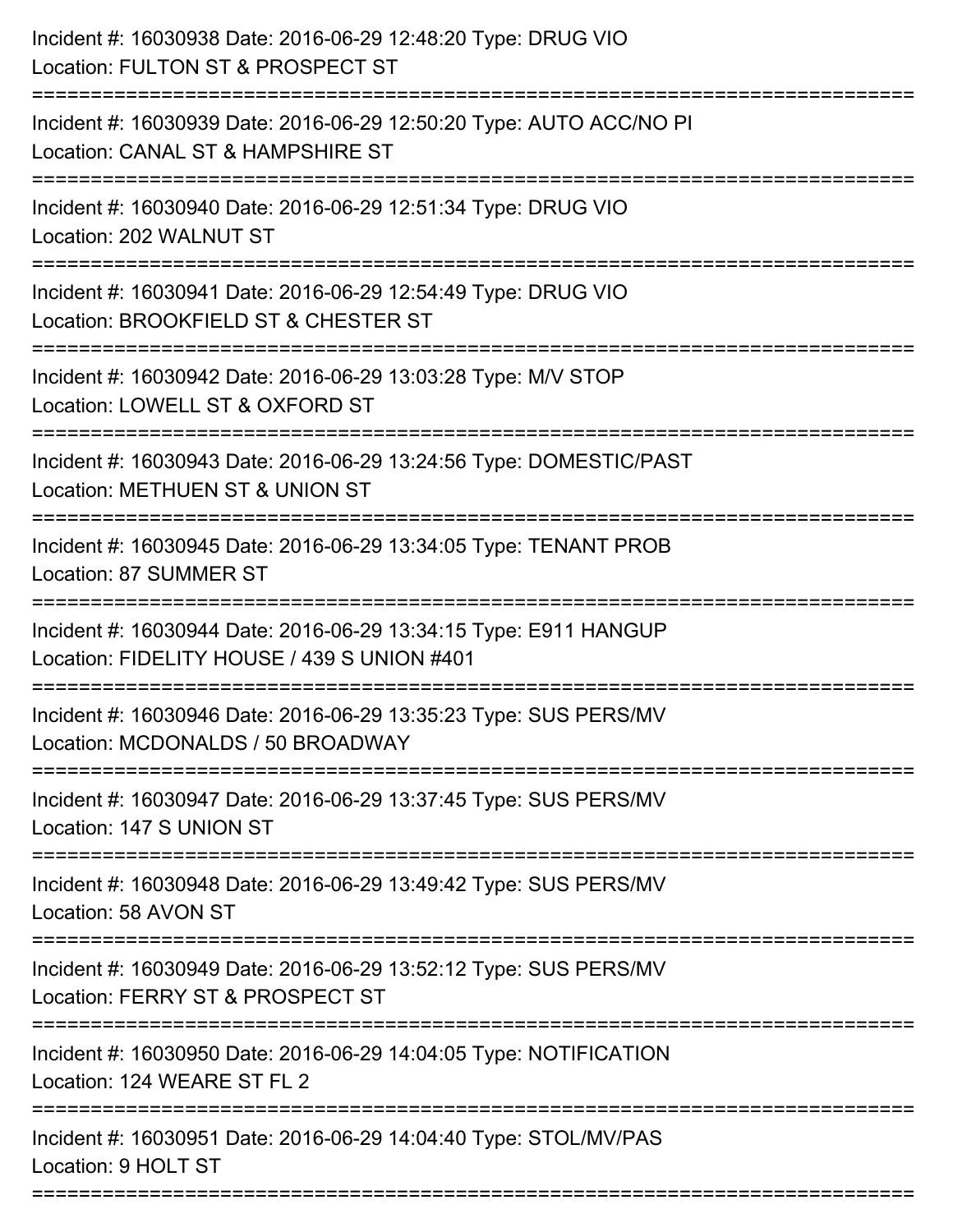| Location: BLANCHARD ST & FARNHAM ST                                                                                                 |
|-------------------------------------------------------------------------------------------------------------------------------------|
| Incident #: 16030953 Date: 2016-06-29 14:18:56 Type: LARCENY/PAST<br>Location: 93 SPRINGFIELD ST                                    |
| Incident #: 16030954 Date: 2016-06-29 14:19:53 Type: LIC PLATE STO<br>Location: 8 INMAN ST                                          |
| Incident #: 16030955 Date: 2016-06-29 14:26:27 Type: SUICIDE ATTEMPT<br>Location: 70 MELVIN ST #B13-APT.1                           |
| Incident #: 16030956 Date: 2016-06-29 14:29:16 Type: SHOPLIFTING<br>Location: MARKET / 700 ESSEX ST                                 |
| Incident #: 16030957 Date: 2016-06-29 14:38:37 Type: DRUG VIO<br>Location: CUMBERLAND FARMS / null<br>============================= |
| Incident #: 16030958 Date: 2016-06-29 14:40:15 Type: SUS PERS/MV<br>Location: EVERETT ST & ROWE ST                                  |
| Incident #: 16030959 Date: 2016-06-29 14:52:43 Type: DRUG VIO<br>Location: ATKINSON ST & NEWTON ST                                  |
| Incident #: 16030960 Date: 2016-06-29 15:07:41 Type: COURT DOC SERVE<br>Location: 8 BUNKERHILL ST                                   |
| Incident #: 16030961 Date: 2016-06-29 15:07:47 Type: LIC PLATE STO<br>Location: 1 BEACON AV                                         |
| Incident #: 16030962 Date: 2016-06-29 15:22:00 Type: FRAUD<br>Location: 52B ABBOTT ST                                               |
| Incident #: 16030963 Date: 2016-06-29 15:28:54 Type: LARCENY/PAST<br>Location: 452 HAVERHILL ST FL 1STFL                            |
| Incident #: 16030964 Date: 2016-06-29 15:29:49 Type: GENERAL SERV<br>Location: 43 WHITMAN ST                                        |
| Incident #: 16030965 Date: 2016-06-29 15:32:33 Type: MEDIC SUPPORT<br>Location: 18 FRANKLIN ST #104                                 |
|                                                                                                                                     |

Incident #: 16030966 Date: 2016 06 29 15:41:55 Type: 2016 06 29 15:41:55 Type: COURT DOC SERVE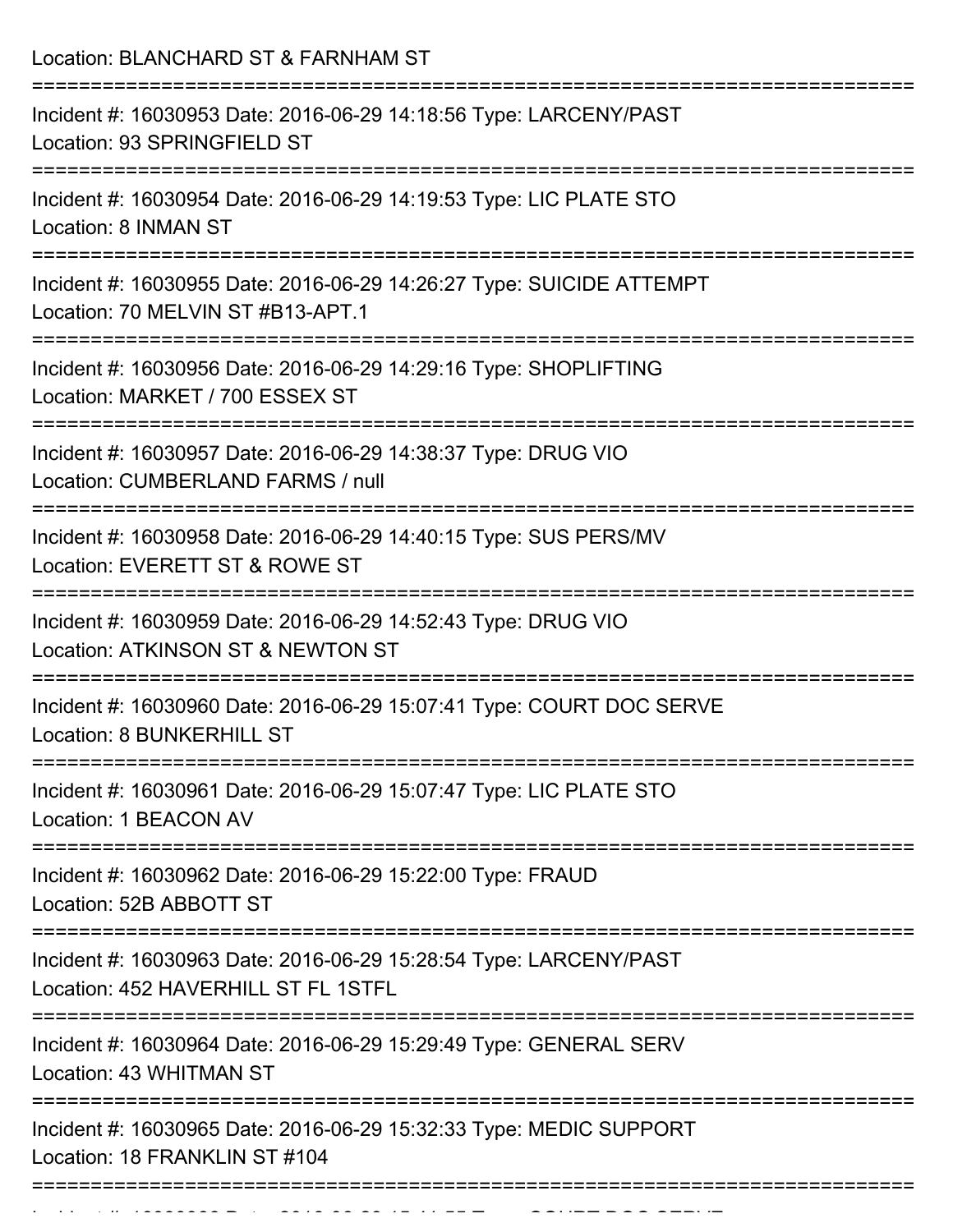| Location: BOYS AND GIRLS CLUB / WATER & JORDAN<br>===========================                                                      |
|------------------------------------------------------------------------------------------------------------------------------------|
| Incident #: 16030967 Date: 2016-06-29 15:50:33 Type: MEDIC SUPPORT<br>Location: 34 HAVERHILL ST                                    |
| Incident #: 16030968 Date: 2016-06-29 16:00:26 Type: LARCENY/PAST<br><b>Location: WARREN ST</b><br>=============================== |
| Incident #: 16030969 Date: 2016-06-29 16:02:03 Type: TOW OF M/V<br>Location: ERVING AV & ROBINSON CT<br>:222222222222222222        |
| Incident #: 16030971 Date: 2016-06-29 16:02:13 Type: SUS PERS/MV<br>Location: 92 BEACON ST                                         |
| Incident #: 16030970 Date: 2016-06-29 16:02:23 Type: INVEST CONT<br><b>Location: DOYLE ST</b>                                      |
| Incident #: 16030972 Date: 2016-06-29 16:11:29 Type: COURT DOC SERVE<br>Location: 20 HOLTON ST                                     |
| Incident #: 16030973 Date: 2016-06-29 16:12:15 Type: DRUG VIO<br>Location: MELROSE ST & WATER ST                                   |
| ----------------------------<br>Incident #: 16030974 Date: 2016-06-29 16:13:05 Type: COURT DOC SERVE<br>Location: 191 MT VERNON ST |
| Incident #: 16030975 Date: 2016-06-29 16:13:27 Type: ALARM/BURG<br>Location: SIMPSON BROTHERS / 45 S CANAL ST                      |
| Incident #: 16030976 Date: 2016-06-29 16:18:29 Type: M/V STOP<br>Location: 51 NEWTON ST                                            |
| Incident #: 16030977 Date: 2016-06-29 16:26:23 Type: DRUG VIO<br>Location: ESSEX ST & RIVERSIDE DR                                 |
| Incident #: 16030978 Date: 2016-06-29 16:33:13 Type: AUTO ACC/NO PI<br>Location: 310 ANDOVER ST                                    |
| Incident #: 16030979 Date: 2016-06-29 16:38:36 Type: M/V STOP<br>Location: ANDOVER ST & S UNION ST                                 |
|                                                                                                                                    |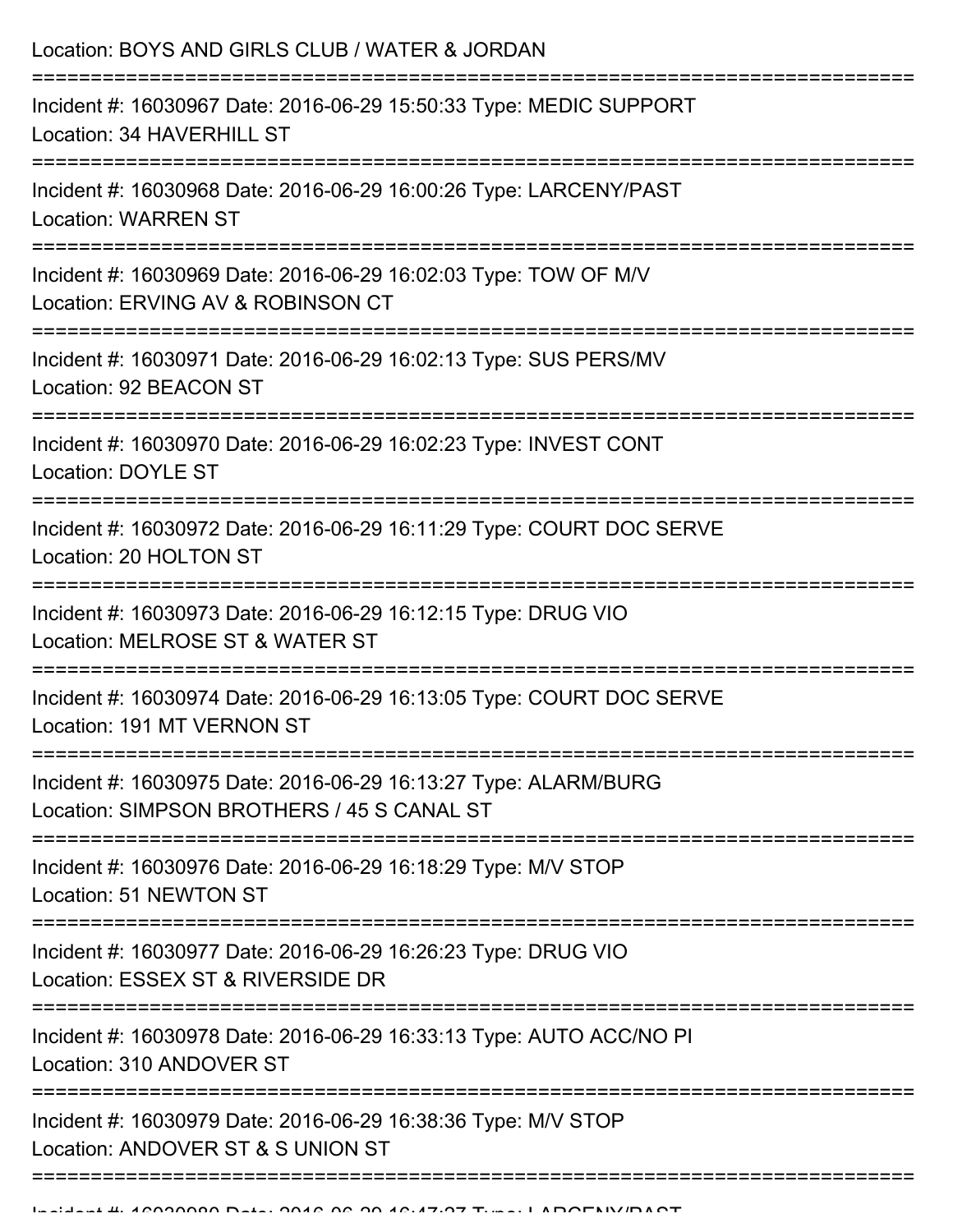Location: 16 HANCOCK ST

| Incident #: 16030981 Date: 2016-06-29 16:48:30 Type: SPECIAL CHECK<br>Location: BOAT RAMP / EVERETT ST & ROWE ST      |
|-----------------------------------------------------------------------------------------------------------------------|
| Incident #: 16030982 Date: 2016-06-29 17:02:24 Type: DRUG VIO<br>Location: 40 CENTRE ST                               |
| Incident #: 16030983 Date: 2016-06-29 17:22:06 Type: DOMESTIC/PROG<br>Location: 76 MELVIN ST                          |
| Incident #: 16030984 Date: 2016-06-29 17:22:38 Type: GENERAL SERV<br>Location: 80 WARREN ST                           |
| Incident #: 16030985 Date: 2016-06-29 17:30:21 Type: RECOV/STOL/MV<br>Location: 9 HOLT ST #2                          |
| Incident #: 16030986 Date: 2016-06-29 17:41:16 Type: LOST PROPERTY<br>Location: 325 WINTHROP AV                       |
| Incident #: 16030987 Date: 2016-06-29 17:56:35 Type: WARRANT SERVE<br>Location: 114 WALNUT ST #2                      |
| Incident #: 16030988 Date: 2016-06-29 18:03:27 Type: LARCENY/PAST<br>Location: 66 BROMFIELD ST FL RD                  |
| Incident #: 16030989 Date: 2016-06-29 18:07:35 Type: COURT DOC SERVE<br>Location: 20 HOLTON ST                        |
| Incident #: 16030991 Date: 2016-06-29 18:20:43 Type: KEEP PEACE<br>Location: 93 SPRINGFIELD ST #1 FL 1                |
| Incident #: 16030990 Date: 2016-06-29 18:21:44 Type: DRUG VIO<br><b>Location: MERRIMACK ST</b>                        |
| Incident #: 16030992 Date: 2016-06-29 18:22:46 Type: LIC PLATE STO<br>Location: FOSTER ST & SPRINGFIELD ST            |
| Incident #: 16030993 Date: 2016-06-29 18:33:57 Type: DOMESTIC/PAST<br>Location: HAFFNERS GAS STATION / 194 S BROADWAY |
| Looident #: 16020001 Deta: 2016 06:20:10:20:20 Tupe: DISTURBANCE                                                      |

Incident #: 16030994 Date: 2016-06-29 18:39:38 Type: DISTURBANCE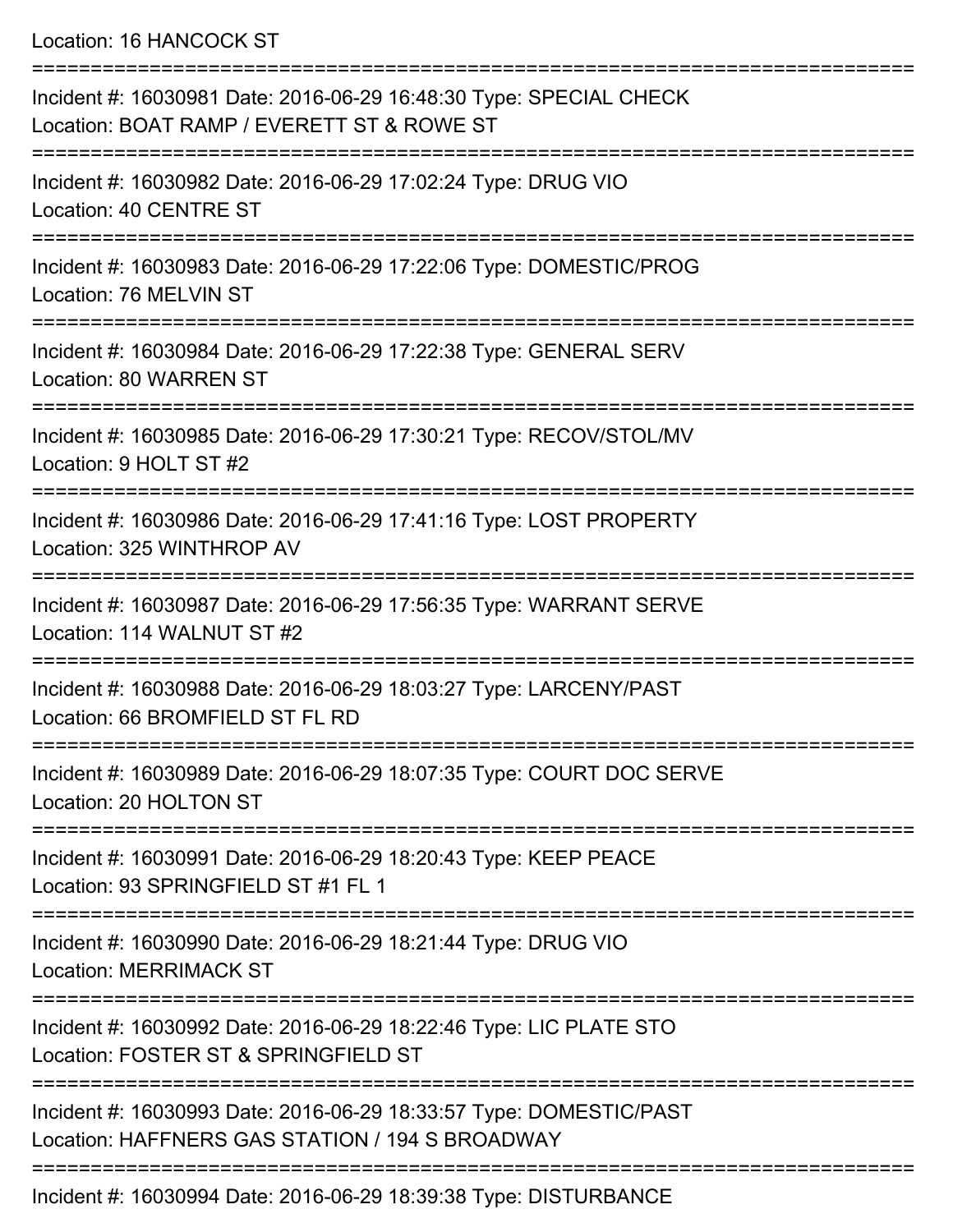| Incident #: 16030995 Date: 2016-06-29 18:42:02 Type: M/V STOP<br>Location: 615 S UNION ST              |
|--------------------------------------------------------------------------------------------------------|
| Incident #: 16030996 Date: 2016-06-29 18:42:18 Type: SHOTS FIRED<br>Location: KINGSTON ST & S BROADWAY |
| Incident #: 16030997 Date: 2016-06-29 18:54:24 Type: DRUG VIO<br>Location: 137 HANCOCK ST              |
| Incident #: 16030999 Date: 2016-06-29 19:14:51 Type: DOMESTIC/PAST<br>Location: BROADWAY & DAISY ST    |
| Incident #: 16030998 Date: 2016-06-29 19:16:10 Type: LOUD NOISE<br><b>Location: EVERETT ST</b>         |
| Incident #: 16031000 Date: 2016-06-29 19:18:54 Type: MAN DOWN<br>Location: MYRTLE ST & WALNUT ST       |
| Incident #: 16031001 Date: 2016-06-29 19:25:59 Type: MAL DAMAGE<br>Location: 950 ESSEX ST              |
| Incident #: 16031002 Date: 2016-06-29 19:40:48 Type: SUS PERS/MV<br>Location: 9 BROADWAY               |
| Incident #: 16031003 Date: 2016-06-29 19:48:50 Type: HIT & RUN M/V<br>Location: 53 WATER ST            |
| Incident #: 16031004 Date: 2016-06-29 19:52:25 Type: DISTURBANCE<br>Location: 2 MUSEUM SQ #1104        |
| Incident #: 16031005 Date: 2016-06-29 20:09:40 Type: LOUD NOISE<br>Location: 2 INMAN ST                |
| Incident #: 16031006 Date: 2016-06-29 20:13:06 Type: DOMESTIC/PAST<br>Location: 41 KINGSTON ST         |
| Incident #: 16031007 Date: 2016-06-29 20:47:02 Type: DISTURBANCE<br>Location: 2 MUSEUM SQ              |
| Incident #: 16031008 Date: 2016-06-29 21:22:18 Type: MV/BLOCKING                                       |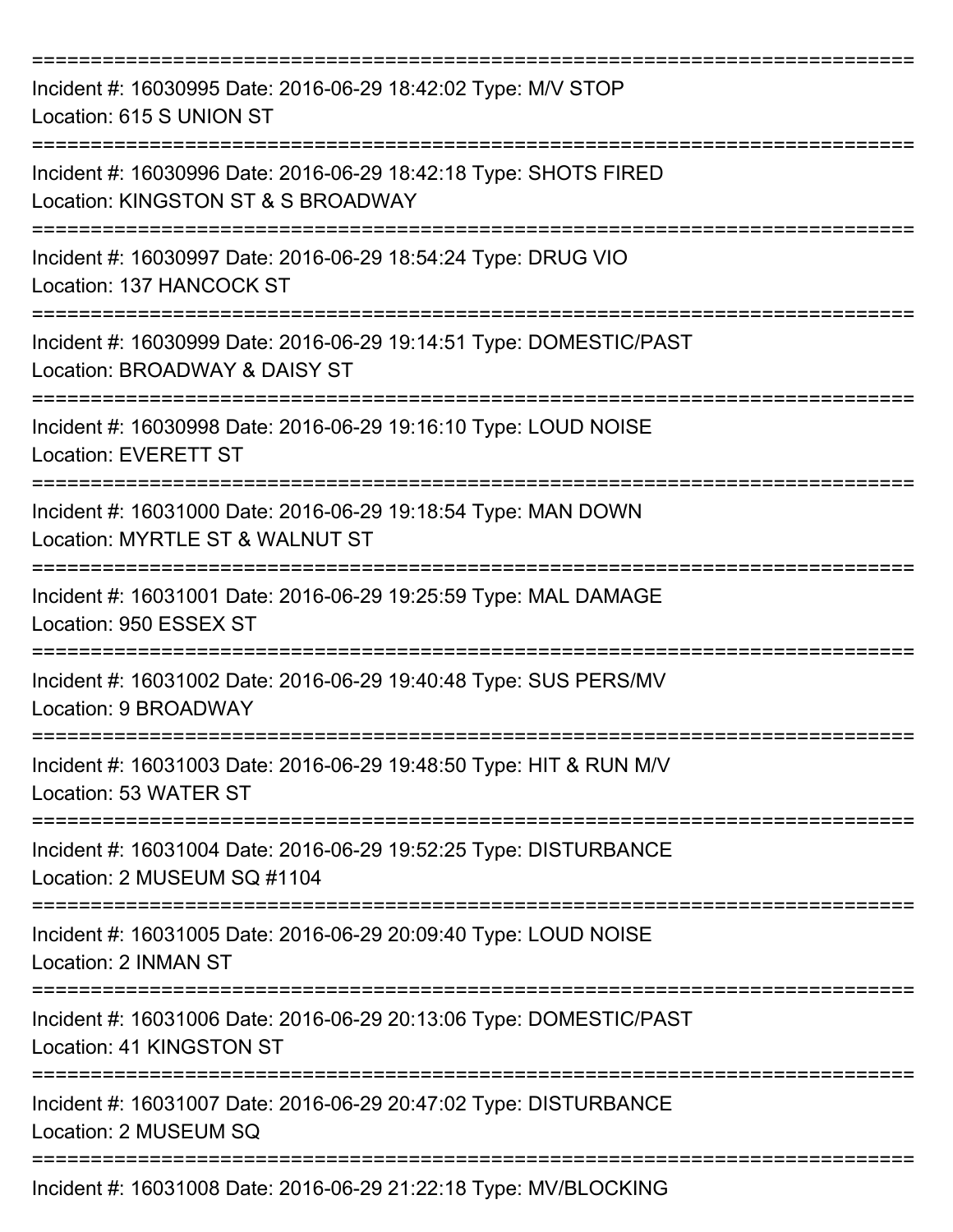| Incident #: 16031009 Date: 2016-06-29 21:34:30 Type: LOUD NOISE<br>Location: 6 BROOK ST                           |
|-------------------------------------------------------------------------------------------------------------------|
| Incident #: 16031010 Date: 2016-06-29 21:39:06 Type: M/V STOP<br>Location: BROADWAY & WATER ST                    |
| Incident #: 16031011 Date: 2016-06-29 21:42:31 Type: ALARM/BURG<br>Location: O'REILLY AUTO PARTS / 90 WINTHROP AV |
| Incident #: 16031012 Date: 2016-06-29 21:47:06 Type: SUS PERS/MV<br>Location: JACKSON ST                          |
| Incident #: 16031013 Date: 2016-06-29 22:16:03 Type: M/V STOP<br>Location: 218 PARK ST<br>---------------------   |
| Incident #: 16031014 Date: 2016-06-29 22:19:34 Type: M/V STOP<br>Location: FLORAL ST & LOWELL ST                  |
| Incident #: 16031016 Date: 2016-06-29 22:29:43 Type: ALARMS<br>Location: CVS PHARMACY / 205 S BROADWAY            |
| Incident #: 16031015 Date: 2016-06-29 22:30:19 Type: M/V STOP<br>Location: WALGREENS / 135 BROADWAY               |
| Incident #: 16031017 Date: 2016-06-29 22:33:24 Type: M/V STOP<br>Location: CARLETON ST & EVERETT ST               |
| Incident #: 16031018 Date: 2016-06-29 22:40:55 Type: UNWANTEDGUEST<br>Location: 673 ESSEX ST #413                 |
| Incident #: 16031019 Date: 2016-06-29 22:44:23 Type: HIT & RUN M/V<br><b>Location: CENTRAL BRIDGE</b>             |
| Incident #: 16031020 Date: 2016-06-29 22:51:15 Type: SUS PERS/MV<br>Location: BIG N' BEEFY / 415 BROADWAY         |
| Incident #: 16031021 Date: 2016-06-29 22:55:26 Type: FIRE WORKS<br><b>Location: PORTLAND ST</b>                   |
| Incident #: 16031022 Date: 2016-06-29 23:13:43 Type: GUN CALL                                                     |